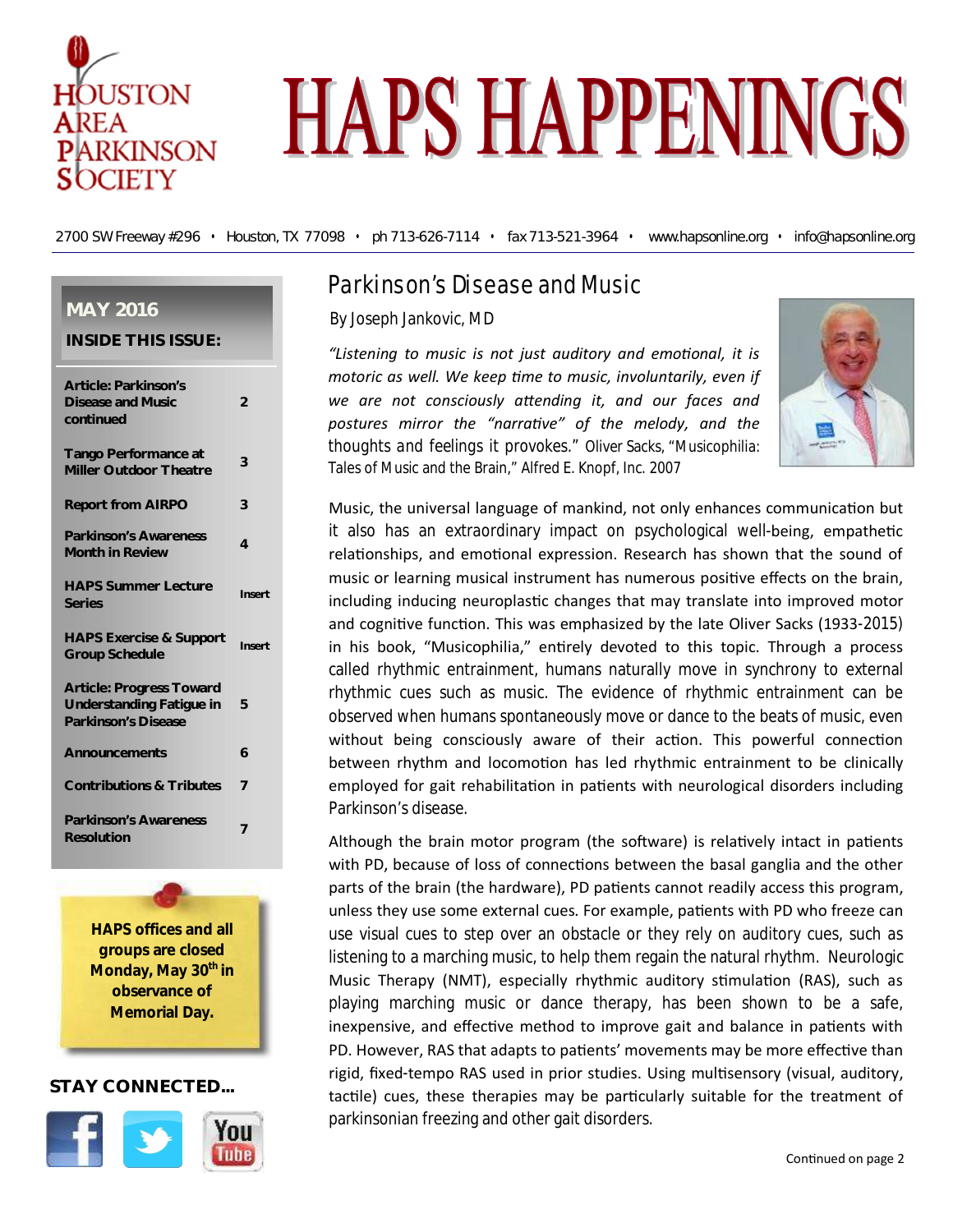Over the last decade numerous scientific studies have reported on the beneficial effects of music or metronome-based gait training in patients with PD. Similar to how the metronome helps musicians maintain a steady tempo during a musical performance, RAS provides an effective approach for reducing gait impairments in PD patients. Research has demonstrated improvement in cadence, stride length, walking speed and other gait measures using RAS while listening to auditory cues. A recent study showed that the combination of several NMT sensorimotor techniques improved gait, other rhythmical activities, and balance in patients with PD (4). The findings indicate that PD patients can adopt new compensatory strategies for movement and postural control through the use of the auditory system and can meaningfully improve their motor function and quality of life by combining physiotherapy and occupational therapy with music therapy.

A variety of devices have been developed to provide customized RAS. For example, a research group in Madrid, Spain developed Listenmee®, an intelligent glasses system that employs RAS to improve gait. The glasses are portable, and contain built-in headphones that allow the user to listen to isochronous (metronome-like) auditory cues while walking. The sounds are customizable

to various styles such as ambient, percussive, electronic, and vocal. The user controls the device via bluetooth with the Listenmee® smartphone application. Another device, WalkMate, which is an interactive RAS device developed in Japan utilizes pressure sensors in the shoes that feed gait timing data into a computer system, and adjust the metronome cueing tempo in real-time. After a few training sessions the gait improvement persisted, even after WalkMate was no longer used. Other devices, such as D-Jogger, a music player that adjusts the musical tempo to the listeners' gait rhythm, also may be helpful to patients with PD who experience gait difficulties and other motor problems. Finally, immersive virtual reality (VR) technology is increasingly used for visually cued gait training and rehabilitation, coupled with auditory (music) input.

Although these findings are promising, more wellcontrolled studies are needed to demonstrate the efficacy of rhythm and music therapies for PD. Future



research should focus not only on various tools designed to integrate music with the mind and body but also on different types of music that most effectively improves PD-related gait disorders and other PD-related symptoms, including slowness of movement (bradykinesia). Skilled music therapist can explore with the patients various rhythmic patterns or musical styles to improve their walking, balance, movement, voice volume and articulation (through singing), and even "relax" their tremor and involuntary movements associated with levodopa-related dyskinesia. NMT can be implemented in a form of passive listening to music (combined with yoga and relaxation techniques), RAS therapy, drumming groups, and dance and movement groups. With modern technology, readily-accessible devices such as smartphones and tablets can play an increasingly important role the use of music as a therapeuƟc instrument in the treatment of PD-related motor and non-motor symptoms.

*Selected references:*

*1. LoƟa M, Jankovic J. New and emerging medical therapies in Parkinson's disease. Expert Opin Pharmacother 2016 (In press).*

*2. Vijayakumar D, Jankovic J. Recent advances in the treatment of drug-induced dyskinesia. Part 1. 2016 (In press).*

*3. Ashoori A, Eagleman DM, Jankovic J. Effects of auditory rhythm and music on gait disturbances in Parkinson's disease. Front Neurol. 2015 Nov 11;6:234. doi:10.3389/fneur.2015.00234.*

*4. Bukowska AA, Krężałek P, Mirek E, et al. Neurologic music therapy training for mobility and stability rehabilitaƟon with Parkinson's disease - A Pilot Study. Front Hum Neurosci. 2016 Jan 26;9:710. doi: 10.3389/fnhum.2015.00710.*

**Joseph Jankovic, MD** is Professor of Neurology and Distinguished *Chair in Movement Disorders; Director, Parkinson's Disease Center and Movement Disorders Clinic, Department of Neurology, Baylor College of Medicine. In 1977, he joined the faculty at BCM and became a founder and director of the Parkinson's Disease Center and Movement Disorders Clinic, recognized as a "Center of Excellence" by the NaƟonal Parkinson FoundaƟon and the HunƟngton Disease Society of America. Dr. Jankovic has published over 900 original arƟcles and chapters and has edited or co-edited over 50 books and volumes including several standard textbooks. He is a current member of numerous scienƟfic and medical advisory boards*  including HAPS Medical Advisory Board, the executive scientific *advisory board of The Michael J. Fox FoundaƟon for Parkinson's Research and NaƟonal Parkinson FoundaƟon Clinical and ScienƟfic Advisory Board. He has mentored and trained countless individuals who have become leaders in the field of movement disorders.*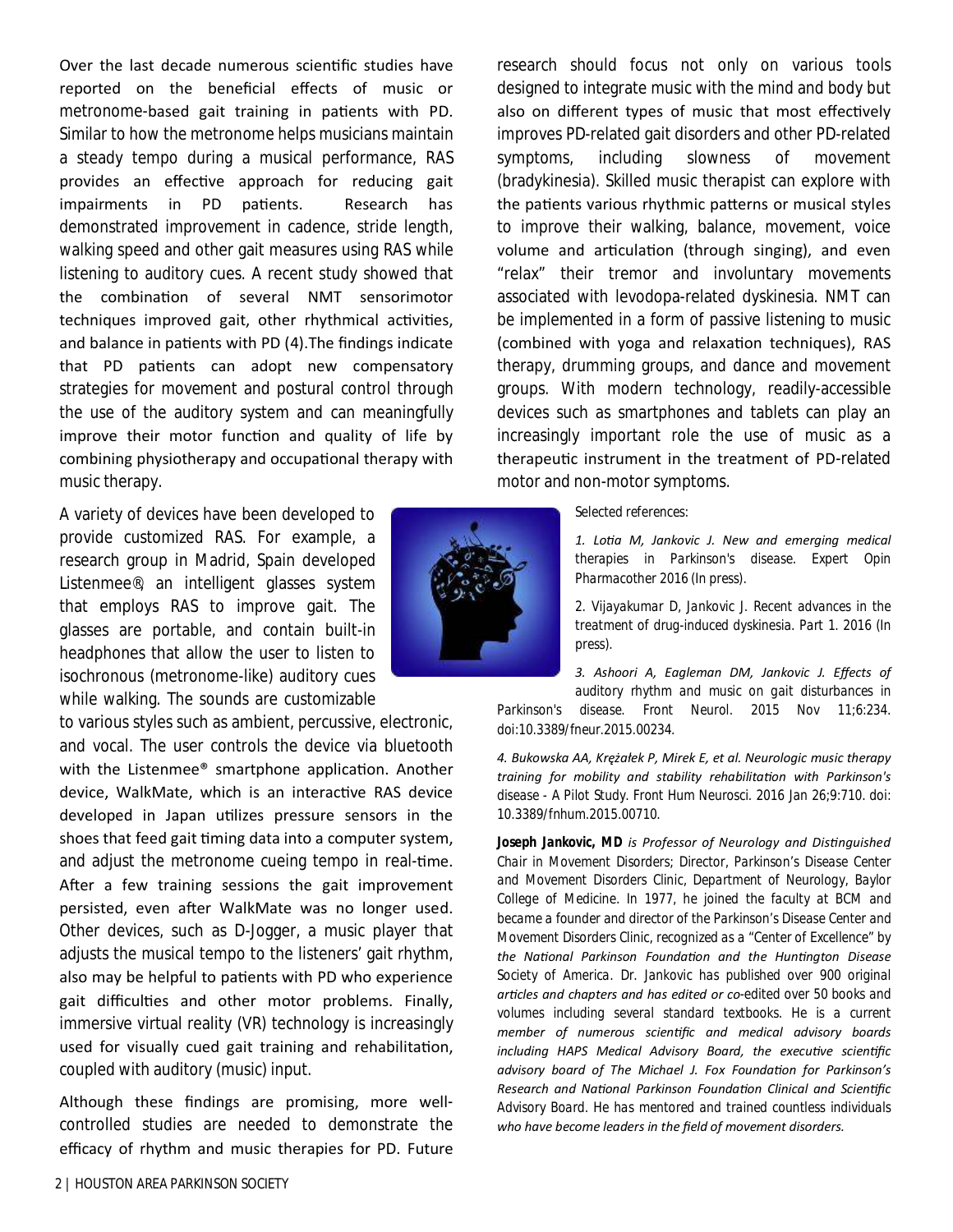## **Dancers Honor Parkinson's Awareness Month**

Joan Bishop, Houston Area Parkinson Society Argentine Tango Dance group leader who has been teaching HAPS clients to tango since 2010, was invited to co-curate the program, *Music That Should*  Be Danced, which took place April 23<sup>rd</sup> at Miller Outdoor Theatre. The program was presented by the Foundation for Modern Music (FMM), a nonprofit organization with a mission to enhance, stimulate



and educate our community through highquality contemporary performing arts programs and collaborations that are inclusive and accessible to people of all ages, cultural backgrounds and socioeconomic levels.



The Saturday night performance offered a perfect opportunity to include Joan's students from the HAPS Tango dance class along with students from her Houston Argentine Tango Association (HATA) classes and private tango classes in a combined performance that highlighted

HAPS and Parkinson's Awareness Month. The talented HATA dancers and students who performed, and the wonderful HAPS

tango dancers who moved with such skill and grace, set the stage for an extraordinary dance performance to Leonard Cohen's, *Dance Me to the End of Love*. It was a beauƟfully choreographed, expertly performed, merging of sound, visuals and exquisite movement. The dancers in the piece ranged from 5 to 92 years of age. Over 2,500 Houstonians were in attendance and response from the community has been tremendous.



## **AIRPO Meets Again...**

HAPS Board President Randi Carrabba and Executive Director Anne Thobae attended a 2-day meeting of leadership of the Alliance of Independent Regional Parkinson Organizations (AIRPO) in NYC in March. Meeting since 2009 as a consortium of Parkinson's patient support organizations that are not local chapters of national organizations, the 2016 gathering represented the  $5<sup>th</sup>$  meeting of the Indies—all of which have been generously and graciously hosted by the Parkinson's Disease Foundation (PDF) which provides convening support. AIRPO has grown to include nine member organizations, all of which share a common mission to improve life for those with Parkinson's. Each serves its respective community in regions across the nation with a variety of programs based on the demographic and geographic character of its catchment area.



*Houston Area Parkinson Society is joined by Eli Pollard, Vice President of Special Initiatives and Valerie Holt, Special Initiatives Coordinator & Executive Assistant to the President of PDF, Dallas Area Parkinsonism Society, Michigan Parkinson Foundation, Northwest Parkinson's Foundation, Parkinson Association of the Carolinas, Parkinson Association of the Rockies, Parkinson Support Center of Kentuckiana, Parkinson's Association, and AIRPO's newest member,* 

A major topic of interest this year was the planned merger between two of the national Parkinson's organizations, the Parkinson's Disease Foundation and National Parkinson Foundation (NPF). John Kozyak, Chair of the Board of NPF, and Steve Ackerman, Treasurer of the Executive Board of PDF, joined the group for dinner the evening of the first day's meeting. The second day included a discussion with John about how AIRPO might fit into the new combined entity and play a role in the dynamic and comprehensive "next generation" organization they anticipate once the merger is final.

By expanding communication on a national scale and understanding the changing landscape of Parkinson's organizations, AIRPO member organizations gain perspective and are able to remain relevant as they address the diverse challenges facing the Parkinson's disease community together. We extend many thanks to Robin Elliott, Eli Pollard and Val Holt at PDF for their outstanding support of AIRPO, making it possible for member organizations to enhance the collective ability to serve people with the disease.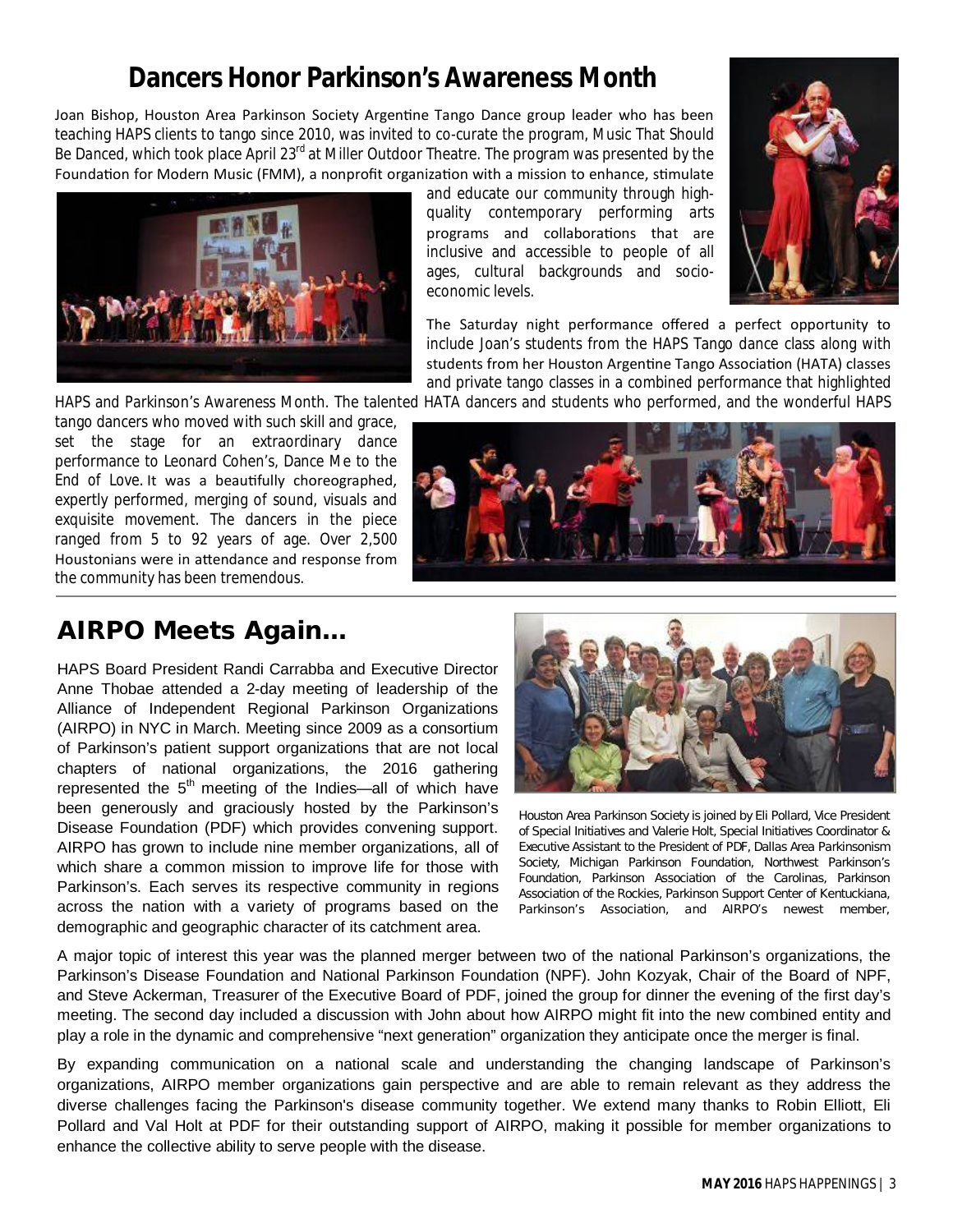## **Parkinson's Awareness Month in Review**



Parkinson's Awareness Month was a huge success! April played host to many great opportunities around

our community including several health fairs, caregiver conferences and Rice University's *Pancakes for Parkinson's.*  Thanks to our groups and participants who joined in and wore HAPS shirts, and sent us videos and pictures!



























4 | HOUSTON AREA PARKINSON SOCIETY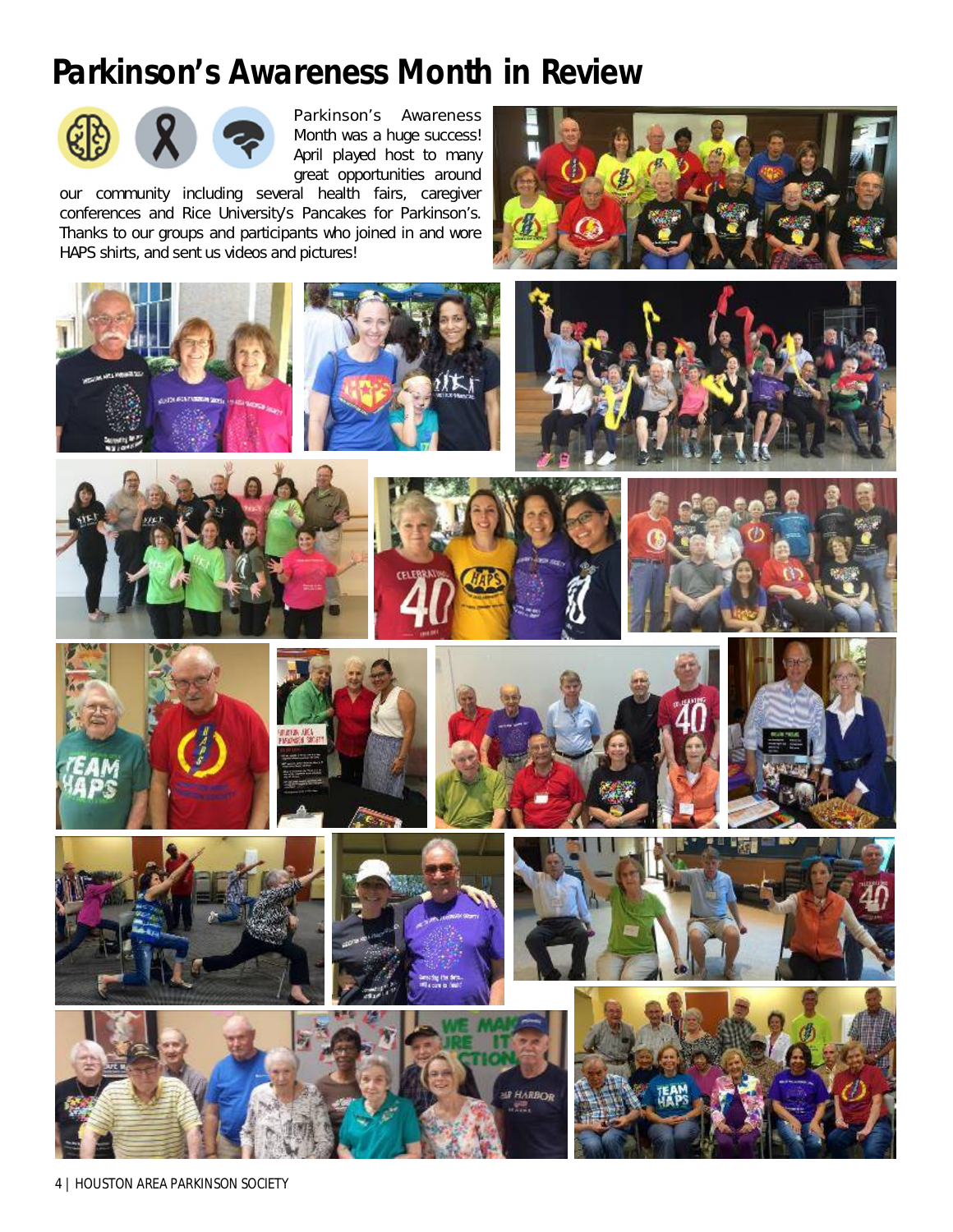## **Progress Toward Understanding Fatigue in Parkinson's Disease**

The results of the Parkinson's Disease Foundation's (PDF) Conference on Fatigue, the first meeting supported by our Community Choice Research Awards, have now been published in the online editions of *npj Parkinson's Disease* on January 14 and *Movement Disorders* on February 16.

When PDF asked people with Parkinson's disease (PD) and care partners to submit their ideas for research in October 2013, fatigue emerged as a top priority. In response, PDF held a symposium in October 2014 that brought together leading psychiatrists, neurologists and other scientists who were experts in fatigue in PD, multiple sclerosis and cancer as well as people with PD to assess the state of knowledge and discuss how to move the field forward. Experts on fatigue in multiple sclerosis (MS) and cancer also participated, and contributed insights from research on those diseases.

#### **Results**

The working group concluded that clear criteria for describing and defining fatigue are needed in order to find out what causes it and how to treat it. Fatigue in people with PD is often confused with other symptoms. Criteria used by experts in MS and cancer can offer guidance. Here are some of the things we know now:

- Fatigue is different from sleepiness, apathy and depression. For example, a person who is fatigued feels tired, but does not need to take a nap, and is motivated to do activities, but does not have the energy. Fatigue also is separate from depression; although the two tend to go together, treating depression does not relieve fatigue.
- It's important to rule out causes of fatigue other than PD, including low testosterone, anemia, hypothyroidism, other medical illnesses and medications.
- Fatigue after physical activity is normal, so methods are needed to consistently differentiate fatigue as a PD symptom.
- Methods are needed to measure a person's subjective feeling of fatigue, and tease this apart from their actual ability to do physical or mental tasks.

With clear standards to measure and define fatigue, research toward understanding its cause and cure — some already under way — could include:

- Identifying biomarkers that would both help diagnosis and point to insights for developing treatments.
- Using a range of brain imaging techniques to examine the underlying biology of fatigue, including the role of

inflammation, identifying changes in the brain associated with fatigue, and revealing the differences between people with PD who have fatigue and those who don't.

Studying the effectiveness of non-drug therapies such as exercise, energy management strategies, and mindfulness-based stress reduction, which have proven helpful for fatigue in people with MS.

#### **What Does It Mean?**

Fatigue is a common, severe and debilitating problem for people with Parkinson's disease. Half of people with PD report that it is a major problem, and a third say it is their single most disabling symptom. Yet we have much to learn about what causes it, how to diagnose it and how to treat it. Progress is being made, and with a better definition of this PD symptom, clinical trials to understand fatigue and discover treatments can be more effective. For now, there are no treatments based on evidence from scientific research. Although several trials have conducted to test treatments for fatigue in PD, most have proved unsuccessful. (One studying methylphenidate (Ritalin®) showed a positive effect, but this positive effect was not replicated in other clinical trials).

Better fatigue scales and novel treatments are therefore required. Common sense would say to first rule out causes of fatigue other than PD, like other illnesses or disrupted sleep. In addition, anecdotally, people with PD often say they feel energized after exercising. Exercise can improve a range of PD symptoms, so there is no harm in trying it as a remedy for fatigue, and it might help.

#### *References:*

*Kluger BM, Herlofson K, Chou KL, Lou J-S, Goetz CG, Lang AE, Weintraub D, Friedman J. (2016) Parkinson's Disease-Related FaƟgue: A Case DefiniƟon and recommendaƟons for Clinical Research. Movement Disorders DOI: 10.1002/mds.26511*

*Friedman JH, Beck JC, Chou KL, Clark G, Fagundes CP, Goetz CG, Herlofson K, Kluger B, Krupp LB, Lang AE, Lou J-S, Marsh L Newbould A, Weintraub D. (2016) FaƟgue in Parkinson's Disease: Report from a MuƟdisciplinary Symposium. npj Parkinson's Disease 2: 15025; doi:10.1038/npjparkd.2015.25*

*This arƟcle was originally published as part of "Parkinson's Science News: What Does it Mean?" on the Parkinson's Disease Foundation (PDF) website on March 24, 2016. It is reprinted, in its entirety, with permission from PDF. For other science news, please visit www.pdf.org/science\_news.*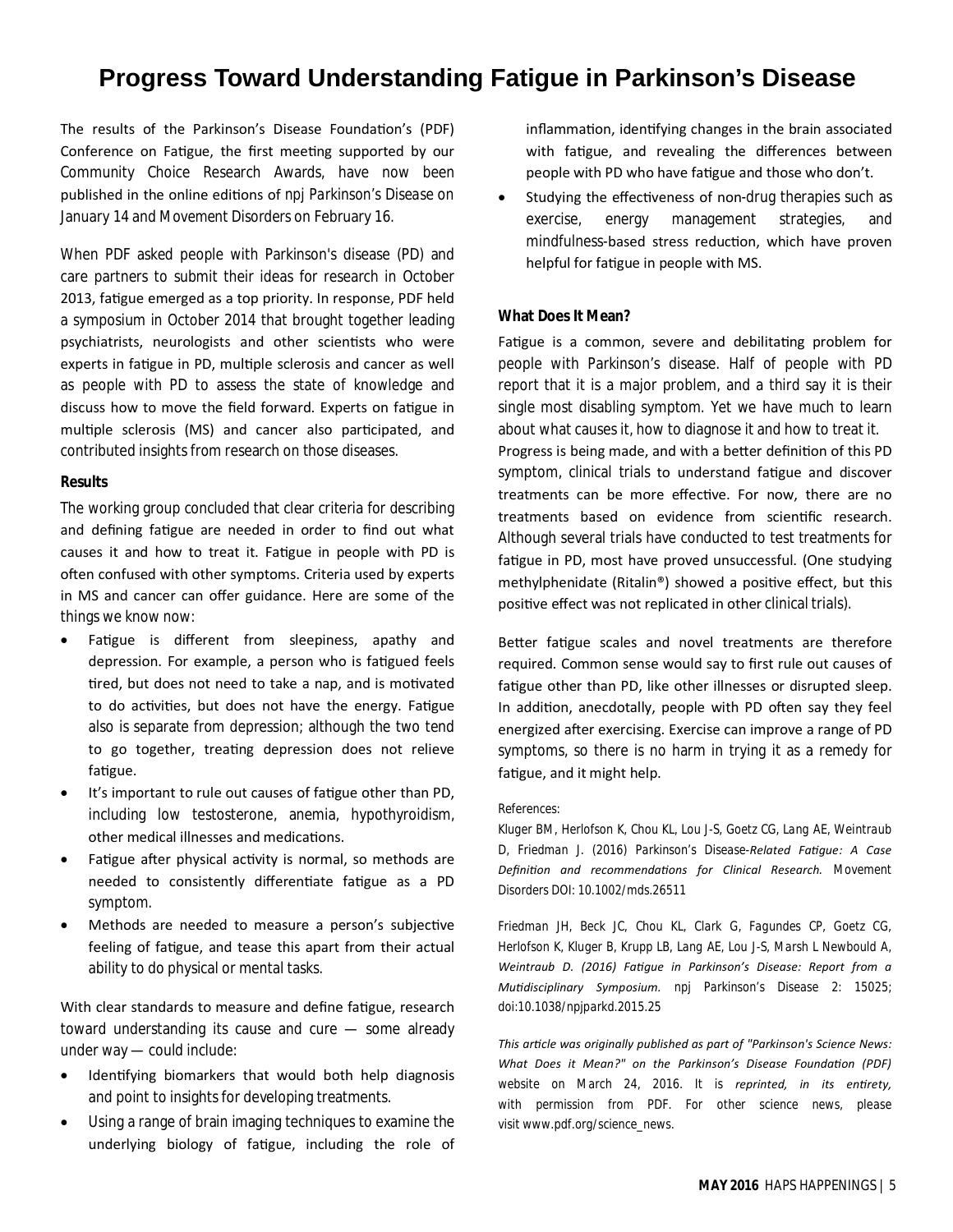

# **Join a HAPS Music Therapy class near you…**

- Tuesdays on Memorial Drive at Gessner
- \* 2<sup>nd</sup> and 4<sup>th</sup> Thursdays in The Woodlands
- Fridays in Bellaire

Get started today! Contact Angelica at the HAPS office at 713-313-1652 or check the insert in this newsletter for more information on these groups!

## **Sugar Land Yoga**

Starting this month, HAPS will offer two yoga classes in the Sugar Land area on Thursdays! Chair yoga, done in a seated position, will be held from 12:30-1:30 followed by a traditional yoga class which is done on the floor using mats from 1:30-2:30. Check the group insert for location!





## **Welcome Ebonee!**

Ebonee Edmunds attended the University of St. Thomas, where she acquired a degree in Marketing. She began her career as a Marketing Intern for the non-profit organization AVANCE. During this time, she assisted in marketing and multiple corporate volunteer projects. After leaving AVANCE, Ebonee spent a brief period of time as a Finance Manager, procuring and facilitating small business loans and has spent the last two years as a Proposal Coordinator for a Logistics company. Although her career has taken her on many paths, her passion for service, helping the community and families has remained strong. She is incredibly excited and grateful, to begin her journey with such a wonderful and dedicated team at Houston Area Parkinson Society. Join us as we welcome Ebonee to her new role as Administrative Assistant at HAPS.



PARKINSON'S ENRICHMENT PROGRAM



HAPS is currently enrolling individuals for the upcoming Parkinson's Enrichment Program (PEP) session which begins in June!

This fun, five-week enrichment program is offered quarterly to **individuals with mild to moderate Parkinson's disease.** The four-hour program is presented at Memorial Drive Lutheran Church each Friday for five consecutive weeks and has components of exercise; recreation; socialization; education; peer-led discussion; professionally facilitated support; and lunchtime conversations. Previous sessions have included virtual travel, art, dance, photography and educational lectures.

Registration is required and space is limited. Contact Celeste Harris, LMSW at 713-313-1706 or harris@hapsonline.org for more information.



Please note! While disaster relief operations related to the recent floods are underway at the American Red Cross Building, **HAPS' Tai Chi class on Tuesdays with Mary has been cancelled** for the entire month of May. Class is scheduled to resume the first Tuesday in June.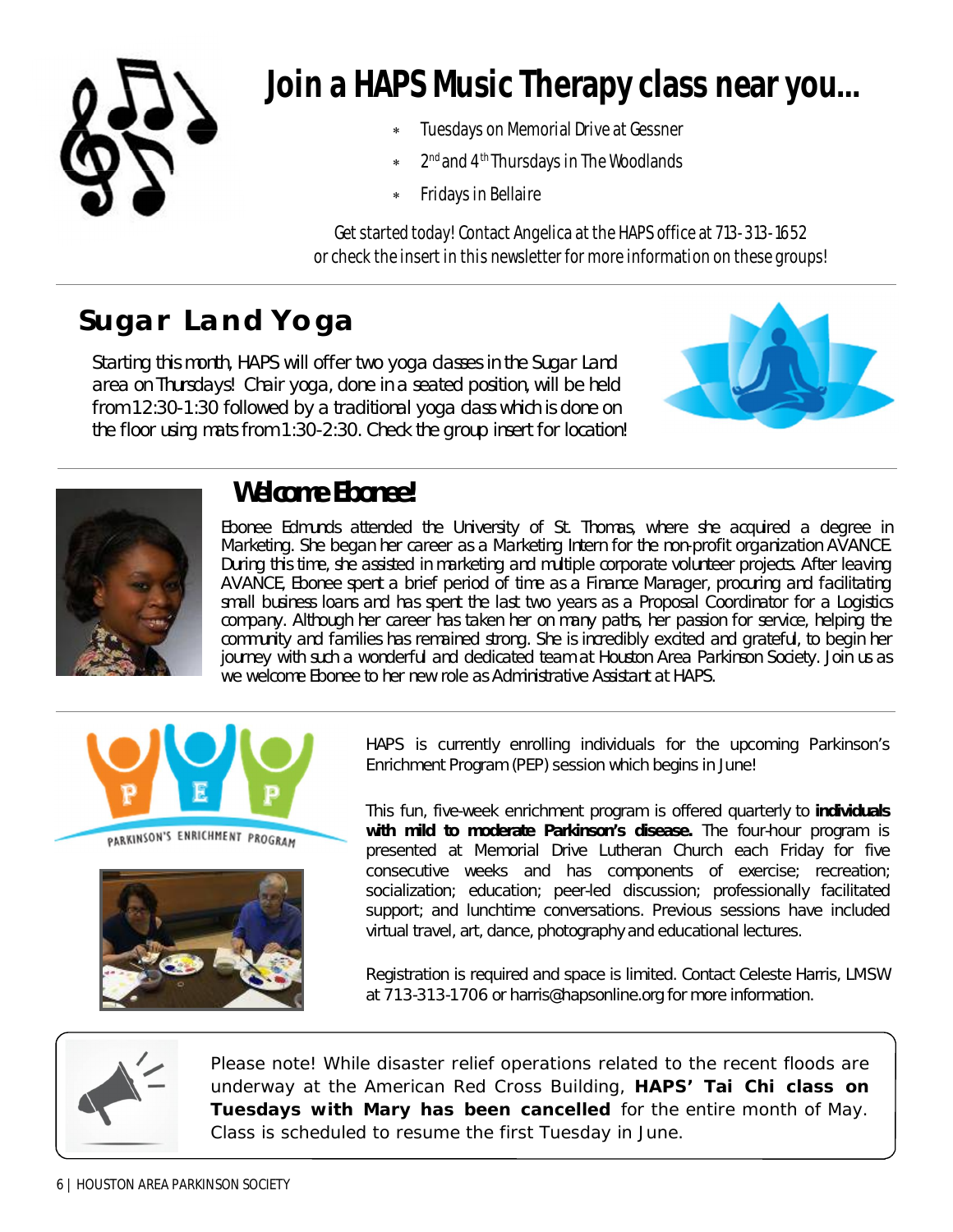# **CONTRIBUTIONS**

We are extremely grateful to the following individuals for their generous support of HAPS. Without the continued support of our donors, none of our programs or services would be possible.

## **IN MEMORY**

**Michael Carroll** Ella Lee and Ronald Lassiter Ralph S. O'Connor

#### **Ellis J. Freitag**

Betty Walston Doris Baker Mary Birkel Angela Coufal Anonymous Scott Holloman Robert Goodfellow Vicki and Jonny Saladino Tammy Lee Kay Petersen Glennie and Ed Svoboda Claire A. Tilton Bettye and Donald Bozman Judy Vieno Lucy Burns The Lewis Family - Linda and Philip Lewis Karen Dale Janie Lewis Wayne Fricke Norman Coufal Jan and Max Coufal Leslie Corrigan and Family Karen and Steve Stuyck Berniece H. Williams Karen Ford Cook

**William "Billy" Hancock** Nancy and Stacy Owen Myra Marsh Anne and Taft Symonds

**Royce Johanson** Sue Ellen and James Fewell Judy and Charles Lewis Texas Farm Bureau District 8 Charlotte and Baret Stephenson and Family

**Fred Jones** Carol and Daniel Crumrine

**Robert Keller** Nina and Frank Bayer Susan and Gordon Sterling

#### **F. Charles LeBlanc**

Heather Johnson Kandi Schramm James House Nancy Eudy The Nathan T. Titus Families The Hanover Company

**Vernon Stover Rogers** Karen Owen Gwen and John McConnell Loren W. Peters

**Janet Unger** Carolyn and Tom Hodges

## **IN HONOR**

**The marriage of Shirley and Tom Horton** Anonymous

> **Margaret Romeo** Michael Romeo

**Randi and Johnny Carrabba** Maria and Nedzad Dozlic

**HAPS Group Leaders, Staff Members and Volunteers** Anonymous

## **GIFTS**

Sandra and Carl Arnold Lawrence J. Bernard Jerry Brown Marjorie Leger Jonathan Shear Jane Shipley Crews Sprovach Barbara Werner Mary and Allen Williford

*While we make every effort to be accurate and thorough, it is possible to accidently omit or misspell a name. Please contact the HAPS office with corrections.* 

## **U.S. Senate Passes Parkinson's Awareness Resolution**



On April 20, 2016, the U.S. Senate officially recognized April as Parkinson's Awareness Month. The resolution was introduced by the Senate co-chairs of the Congressional Caucus on Parkinson's Disease, Debbie Stabenow (D-MI) and Johnny Isakson (R-GA). Our elected officials have helped bring an increased awareness to a disease that affects between 500,000 and 1.5 million Americans. Senator Stabenow states, "We recognize Parkinson's Awareness Month to honor patients and their loved ones. We must continue to support medical research that can lead to breakthrough treatments and improve quality of care."